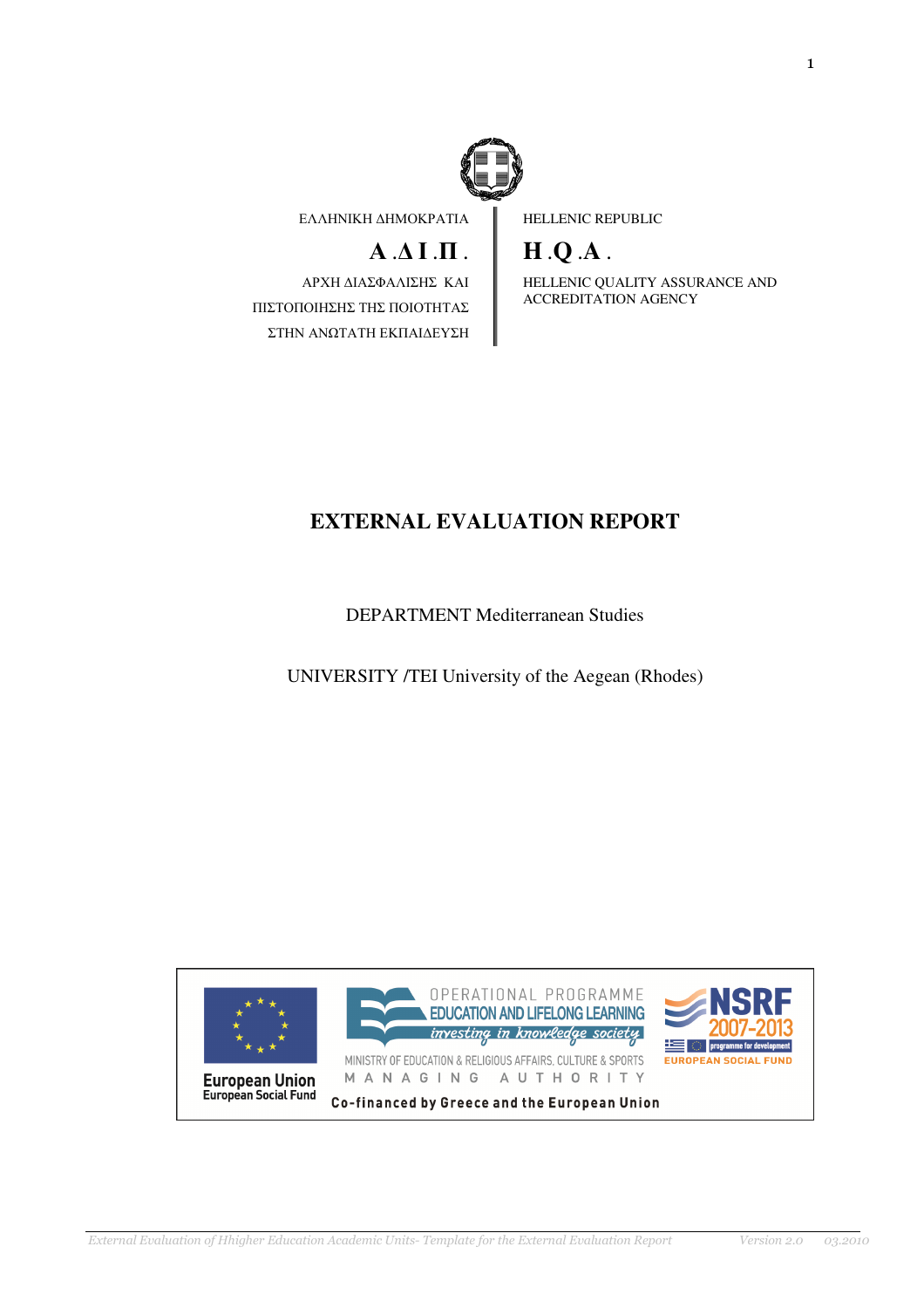## **TABLE OF CONTENTS**

**The External Evaluation Committee**  *Introduction* 

Α*. Curriculum* 

*B. Teaching*

*C. Research* 

*D. All Other Services* 

*E. Strategic Planning, Perspectives for Improvement and Dealing with Potential Inhibiting Factors* 

*F. Final Conclusions and recommendations of the EEC*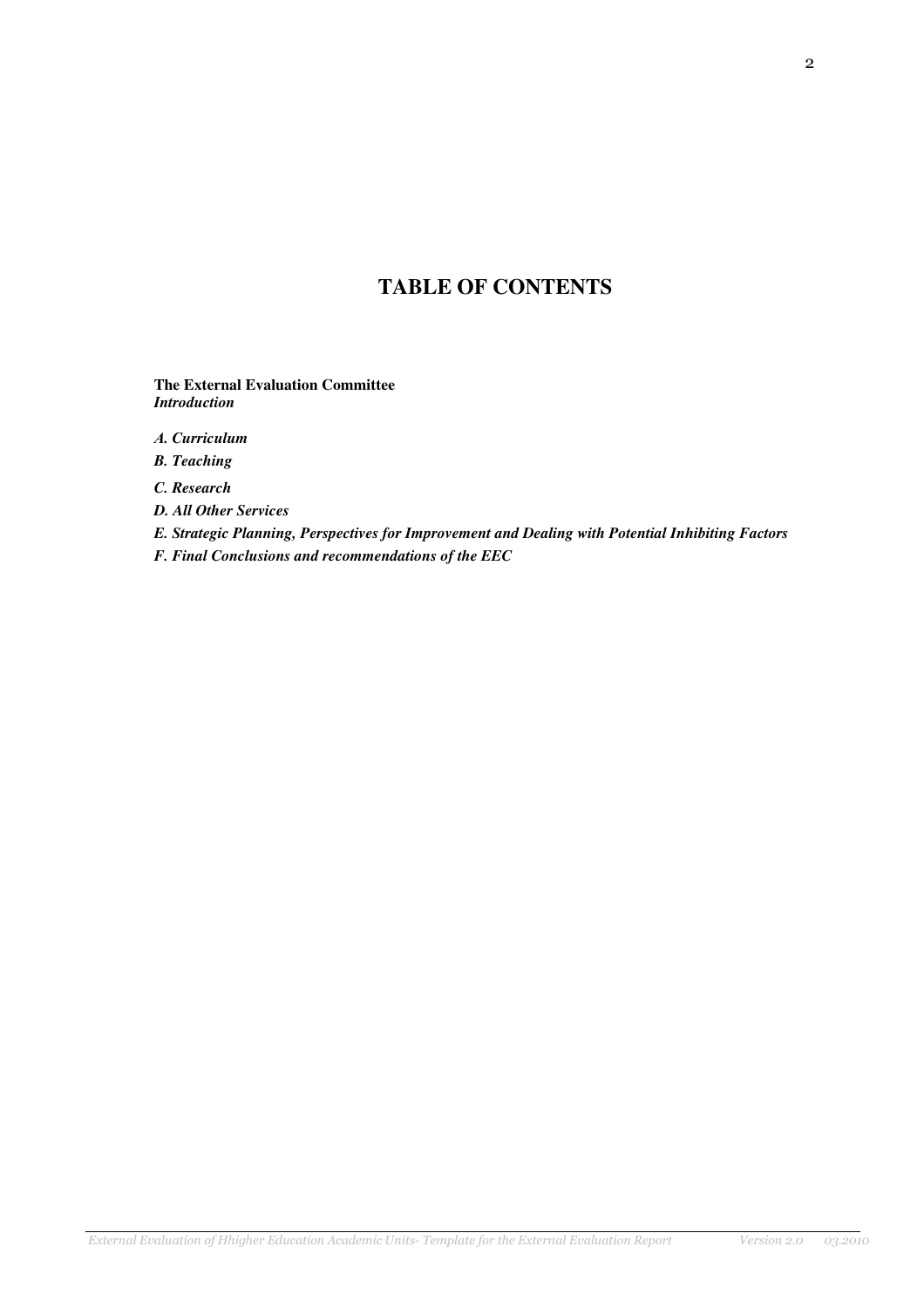#### **External Evaluation Committee**

The Committee responsible for the External Evaluation of the Department of Mediterranean Studies of the University/Technical Institution of the Aegean (Rhodes) consisted of the following five (5) expert evaluators drawn from the Registry constituted by the HQAA in accordance with Law 3374/2005 :

| 1. | Rector Michalis Attalides (President)<br>(Title) (Name and Surname) |  |
|----|---------------------------------------------------------------------|--|
|    | (Institution of origin)                                             |  |
| 2. | (Title) (Name and Surname)                                          |  |
|    | (Institution of origin)                                             |  |
| 3. | (Name and Surname)<br>(Title)                                       |  |
|    | (Institution of origin)                                             |  |
| 4. | Professor Kim Shelton<br>(Name and Surname)<br>(Title)              |  |
|    | University of California, Berkeley<br>(Institution of origin)       |  |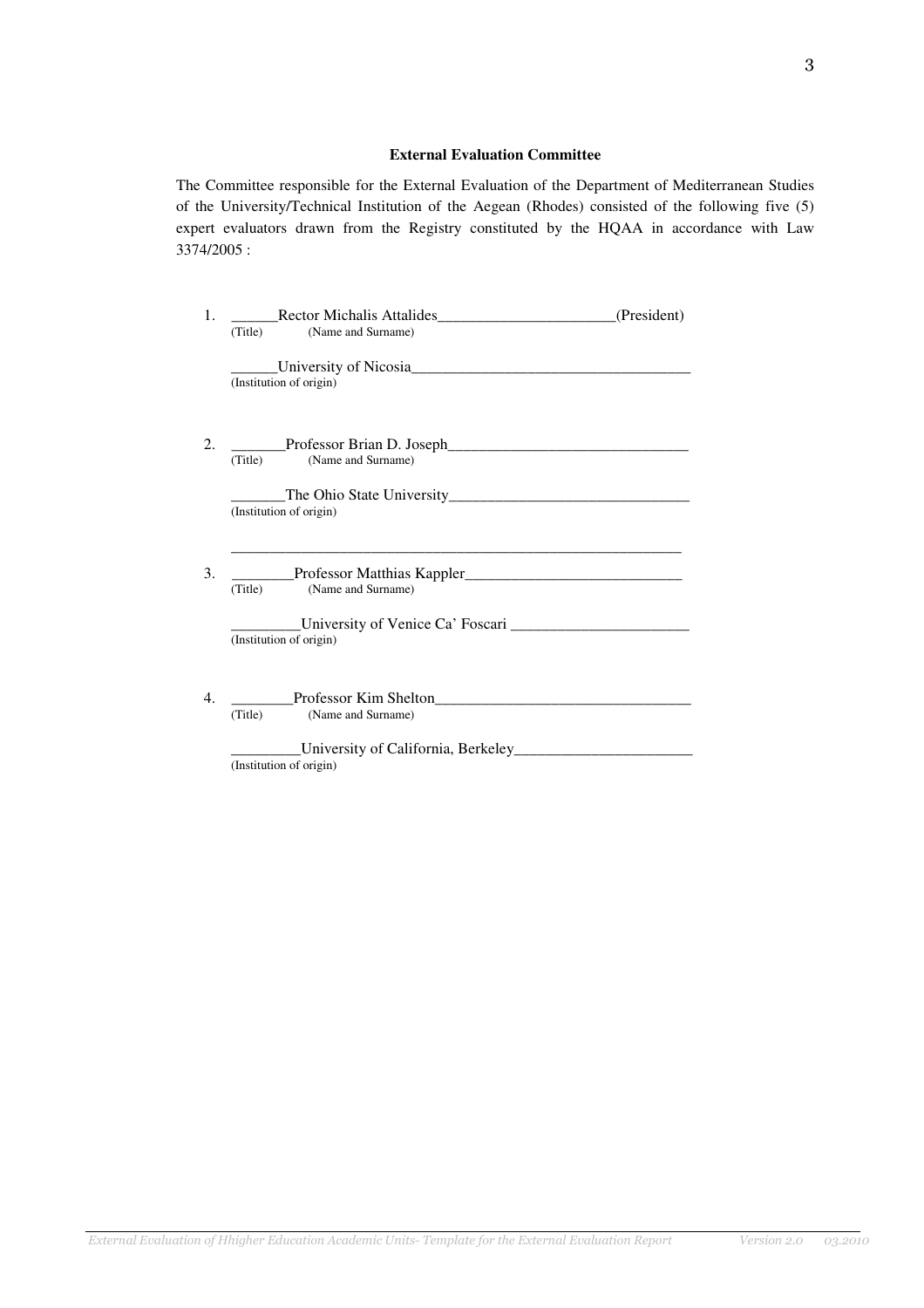#### *Introduction*

The External Evaluation Committee for the Department of Mediterranean Studies at the University of the Aegean, located in the city of Rhodes, conducted a site visit from Monday February 24, 2014 through Wednesday February 26, 2014. We had been provided beforehand with the substantial internal report that the Department had developed, along with various accompanying documents, and came to the site visit suitably armed with a considerable amount of very useful information on curriculum, staffing, and research, and further had access to the departmental website as well. At the end of our visit we were provided also with electronic versions of the presentations that we had been treated to throughout our 48 hours in Rhodes, and lists of the people we met with. We were able to inspect an impressive display of the publications of the members of the department and bulletin boards with the posters advertising the large number of workshops, conferences, and summer schools hosted by the Department over the years.

The visit was well structured, with attention by the Department to matters of the program of studies, the quality of teaching, the nature and quality of the research, and engagement with the community at large.

The Committee met first on Monday evening with the Vice Rector of the University, Dr. Nikos Soulakellis, who provided an overview of the structure of the University and where the Department fits into the overall scheme; the whole department was in attendance at that presentation, and throughout all of the general presentations. Dr. Soulakellis was followed by Dr. Panagiotis Tsakonas, the Head of the Department, who gave a detailed PowerPoint presentation covering the School of Humanities and how the department fits into that, and giving also the department's identity and mission, its history, the faculty's current updating of the program of study, problems and challenges the department faces, and a brief overview of its teaching, research, and engagement with the local community, emphasizing the uniqueness of the program.

The next day, we heard presentations from each of the research areas, as defined first by the three "directions" (tracks/branches, Greek: κατευθύνσεις) and then by the five laboratories (Greek: εργαστήρια). There was considerable discussion as well of the curriculum and the overall design of the program of study, which has been updated since the summer of 2013.

Besides visits to two of the five departmental laboratories, the Committee was also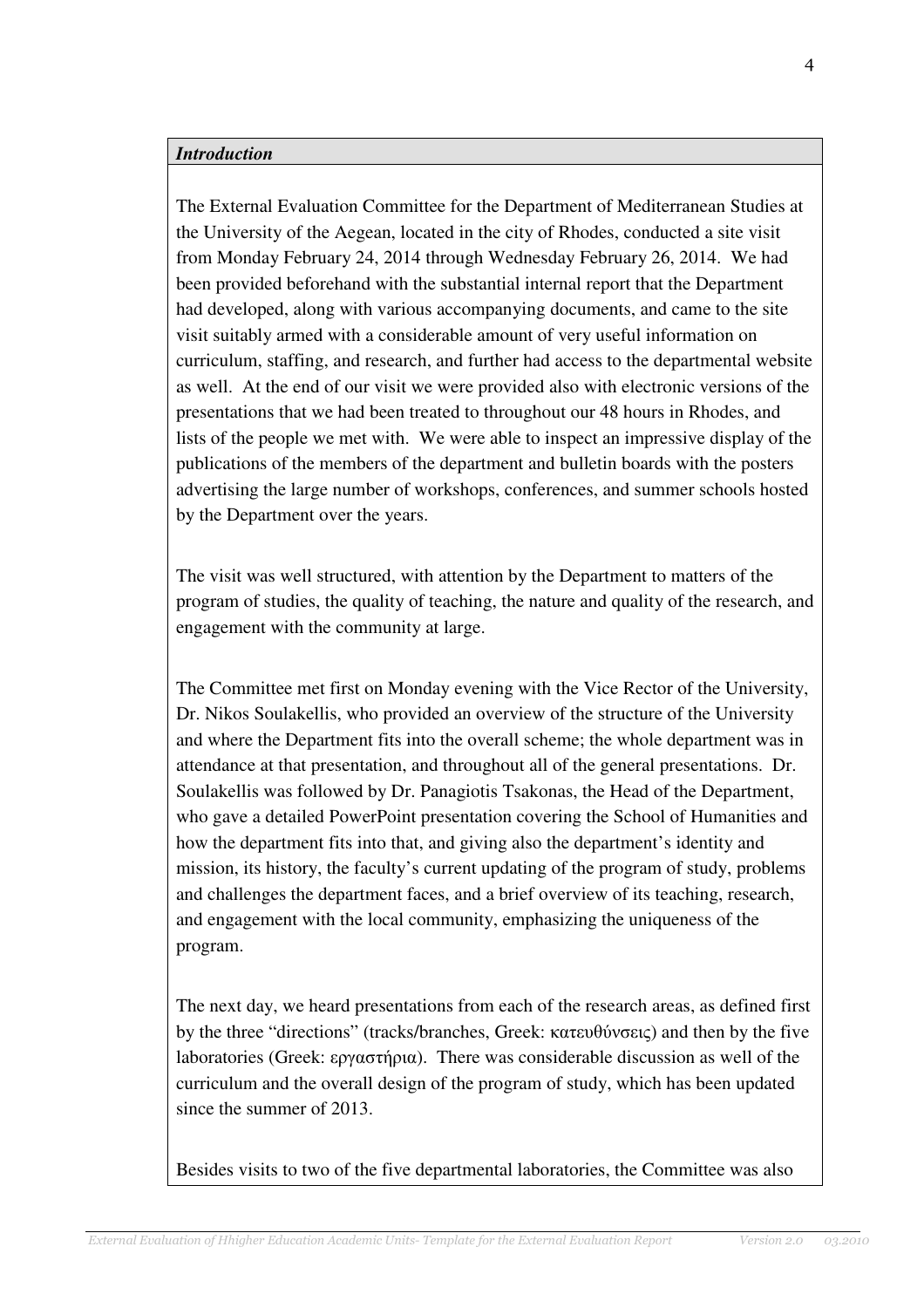able to visit or see various of the related physical facilities of the University, in particular the University library and some of the planned student housing buildings (in the Old City), and had a lunch at the University Commons.

A significant component as well of the visit was a series of interviews with the faculty by research groups and with a large cross-section of students and graduates. There was also a brief opportunity to meet the three departmental clerical staff, though it did not provide us with much of a chance to hear from them.

The Committee would like to state for the record that the Department managed the local arrangements and the structure of the visit beautifully. We met with everyone we should have met with, and mostly had ample opportunities to interact with all members of the department, including faculty, staff, students and graduates. We were impressed with the Wednesday morning meeting at the City Hall with the mayor of the city, two senior representatives of the regional government, and numerous members of local civil, cultural, and community associations who have interacted with the Department and the University over the years, and with our subsequent visits to various sites in the Old City of Rhodes and the scholars and officials connected with them. Specifically, we visited first the Archaeological Library and Photographic Archive instituted during the period of Italian rule of the island, and then two key focal points for the historical cultural diversity of the island, namely the major mosque and associated library, and the local synagogue and associated museum.

The objective of the internal process was to offer an historical and current description of the programs and of the Department, and this objective was met well by the work of the Department. The result of our visit showed us that the information that we had been provided with was accurate and appropriate even though it went up only through end of the academic year 2012; additional information was provided electronically, updating us with developments since 2012. From what we learned at the relevant presentation on the last day, the Department has effectively used this process to develop a clear Strategic Plan; the Department thus went beyond the objectives by providing an internal examination that has resulted in a very thoughtful and well-rounded strategic plan for the future, charting the course along with the department wants to develop in the coming years.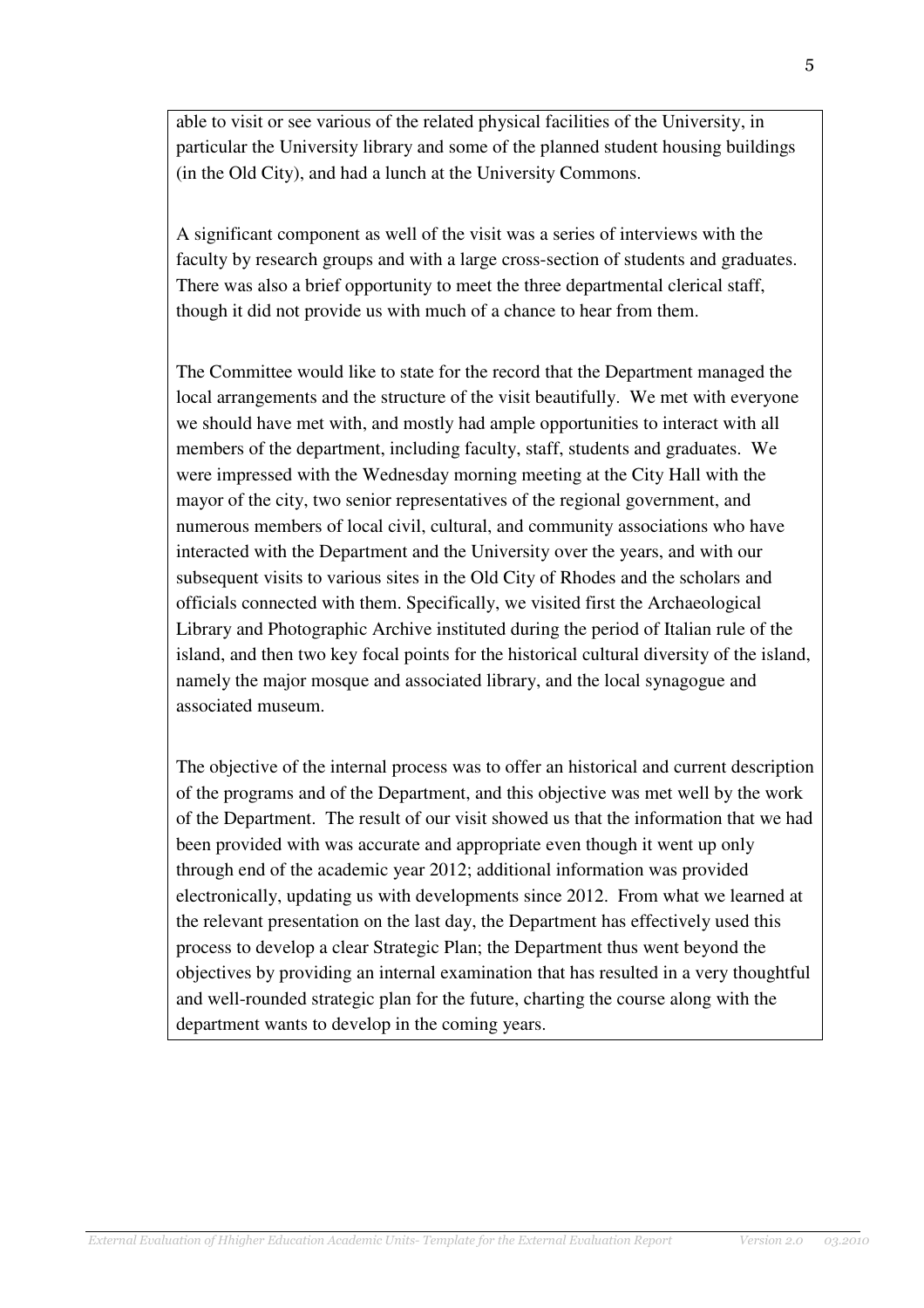### Α*. Curriculum*

*To be filled separately for each undergraduate, graduate and doctoral programme.* 

#### **1. Undergraduate**

The Committee heard often during its visit that the goals of the Department, reflecting the three departmental directions and given as part of the legal formation of the department in 1997, are:

- Combination of knowledge about the region of the Mediterranean
- Specialization in three distinctive scientific disciplines -- archaeology, linguistics, and international relations – as applied to the Southeastern Mediterranean and to the three linguistic and cultural areas in the region (Arabic, Hebrew, and Turkish, as well, of course, as Greek).

These specific goals reflect larger overarching goals of achieving both interdisciplinarity and an area studies focus. The program of study at the undergraduate level reflects these specific goals well, and is responsive to the requirements of the various constituents that make up the local communities. The curriculum is discussed on a yearly basis by the faculty at large and is adjusted according to the needs of the department. We note in particular that several not insignificant changes took place in the summer of 2013 as a result of these annual discussions.

The Department's goals are effectively served through the curriculum. The structure includes required core classes (μαθήματα κορμού) followed in the typical case – students can skip around if they desire -- by specific disciplinary studies ( $\mu\alpha\theta\eta\mu\alpha\tau\alpha$ κατεύθυνσης). The core courses intrinsically incorporate all areas of the Department's mission statement and serve the departmental goals of achieving interdisciplinarity and fostering areal studies, so that it is truly a department of Mediterranean Studies. The disciplinary-specific courses provide a solid formation in the respective field of study. All of this is complemented by language classes in regional languages (as specified above), with a semester as well of academic English, and by the option of an internship (πρακτική άσκηση), to which could be added, if finances permit their restoration, the teaching of Western Mediterranean languages such as French, Spanish, and Italian.

Although the Department achieves all of this in their curriculum, it also achieves something more, in that the students who graduate are comparable in their individual disciplines to those who graduate (elsewhere), but with the advantage of their studies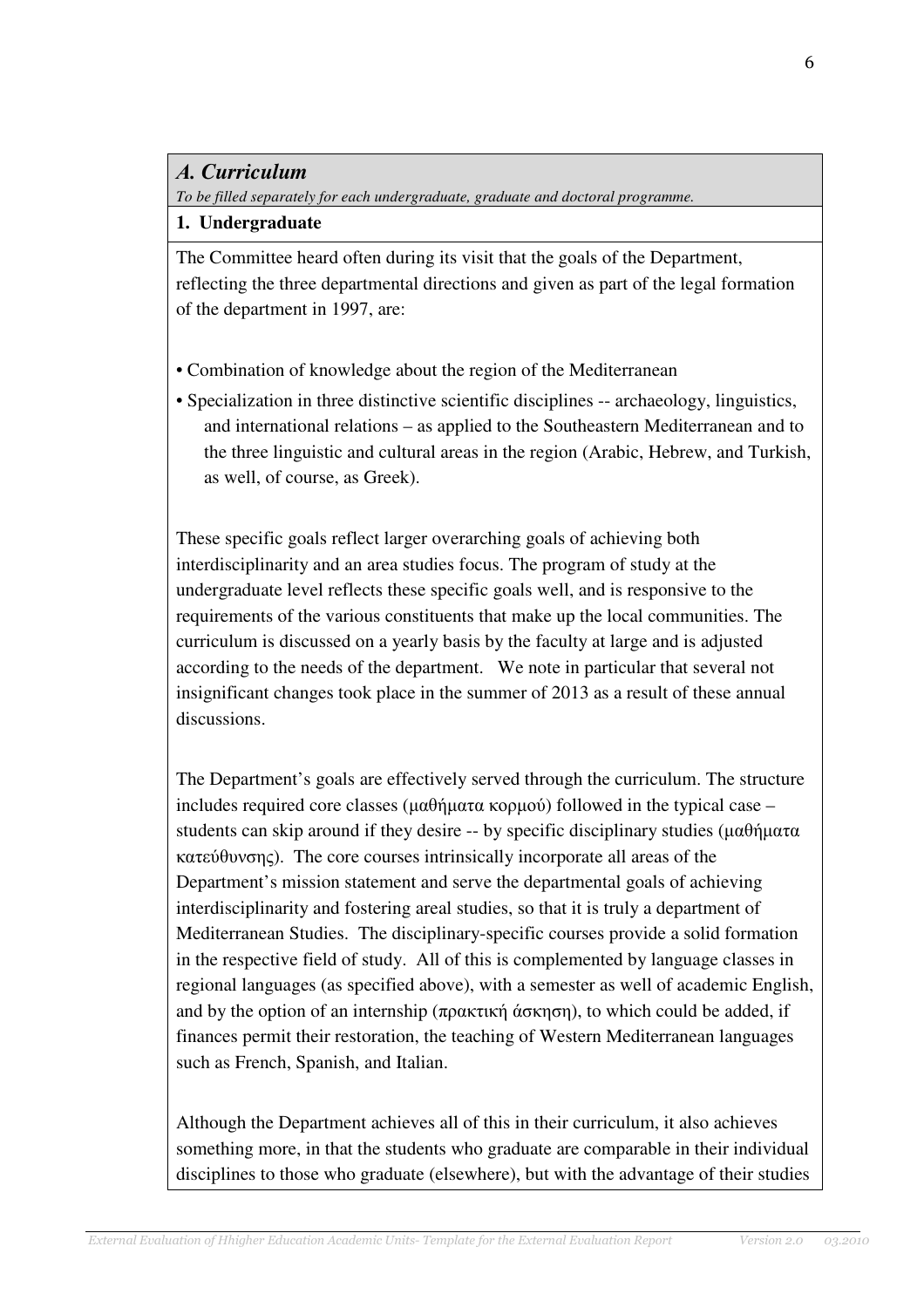having been enriched by an areal focus, including study of one or more of the languages of the region. Thus, a linguist emerging from the department not only will have training in linguistics but will also have the further credentials of significant language skills; an archaeologist who wants to work in Egyptology or on Classical excavations in the Arab world (e.g. in Jordan) will have skills in Arabic, which will facilitate work in situ and provide access to some of the relevant specialized literature; and, an international relations graduate will have not only the appropriate conceptual framework but a command of one or more of the key languages of the region as well.

This last point highlights something unique about the Department and its program of studies in comparison with accepted disciplinary standards. In a sense, there are no relevant disciplinary standards because the Department of Mediterranean Studies at the University of the Aegean stands alone in its foci and goals. That is, there really is no other program of study – in Greece or Europe or North America – that blends archaeology, linguistics, and international relations in the way that the Rhodes department does or that focuses on the Southeastern Mediterranean and associated cultures, histories, nations, and languages. The uniqueness of the Rhodes program is a strength, and its carefully planned out mix of subdisciplines and of core-versusspecialized courses makes for a compelling plan. The recent revision to the curriculum gives a greater balance to a student's individual course of study, though a given program may well entail a student taking a large number of classes, even with the reduction in overall hours that the revision has brought.

The staff of the Department are able to achieve successful training of their students but the program suffers from the effects of various national decisions and local circumstances, so that not all of the necessary resources are available. This is especially evident in the area of language instruction, as the Turkish instructor left in recent years and it has not proved possible to replace him. The implementation of the curriculum thus does achieve the predetermined goals of the department except where there are gaps in instructional coverage due to retirements and resignations, along with the nationally mandated restrictions on the hiring of new faculty and of contract instructors.

The curriculum could be enriched by more courses or by added content in some of the courses, covering for instance such topics as religion, literature, economics, or sociology, but this would come only at the expense of more being asked of students and more instructional staff being needed. Expanding the staff would be an important step that could have very positive ramifications for development in other areas (see below regarding the Master's Program).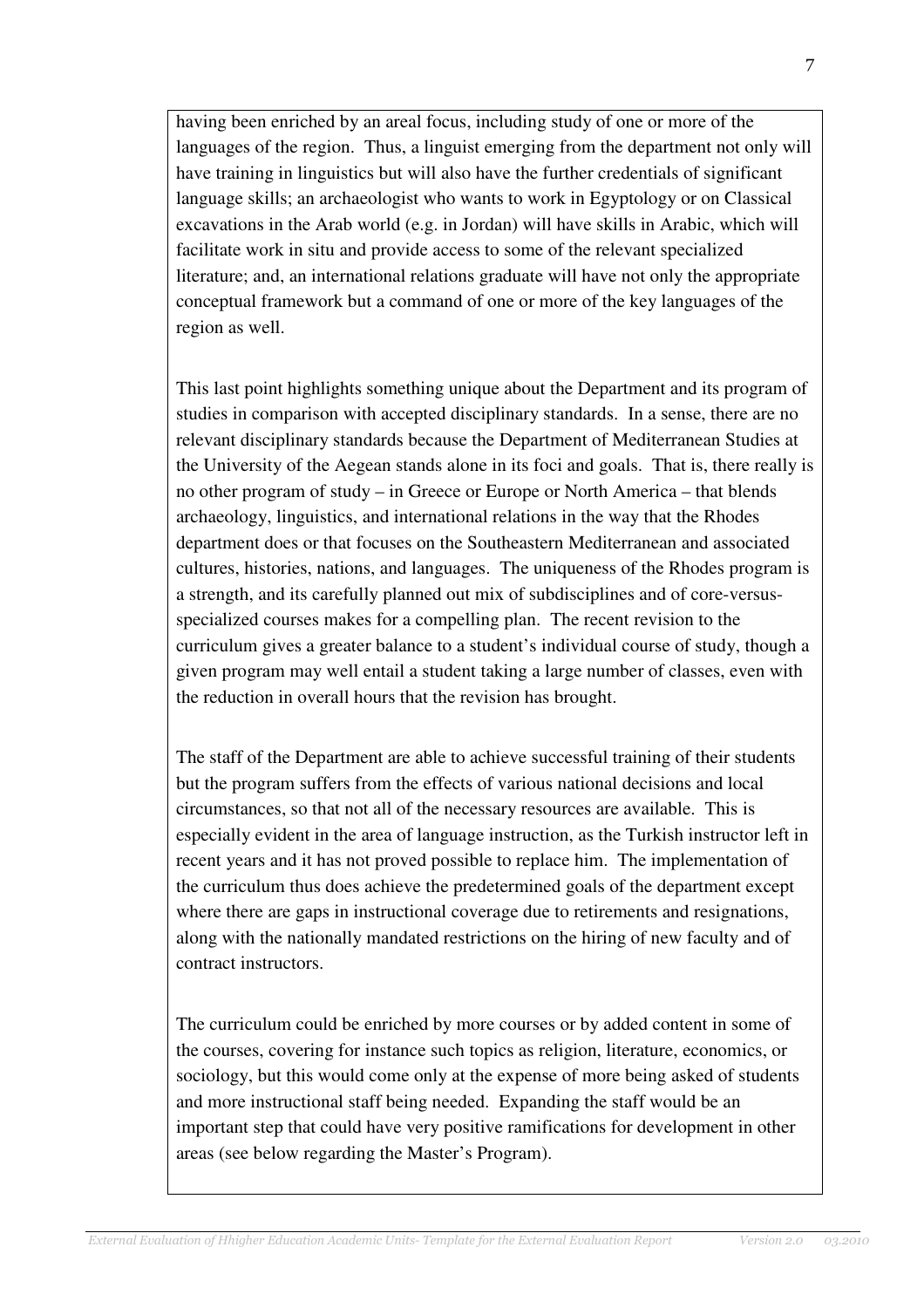The teaching staff is aware of where the Department's classes stand in respect to others offered elsewhere in Greece; for instance, the use of language data from the Department's target languages in the courses on general linguistics was identified as innovative, as opposed to the wide use of Greek and English data elsewhere. Even with such successes and even with its careful planning relevant to the curriculum, the Department acknowledges areas in which there is room for improvement. They already have adapted to some of these issues through their recent streamlining of their curriculum based on their current conditions. Moreover, in its Strategic vision, the Department stated that the departmental Committee for the oversight of the curriculum will now work continuously on the further development of the curriculum, and their vision includes the consideration of the introduction of courses with a high degree of current relevance and of a program of studies using English as the medium.

### **2. Master's Program**

There is a single postgraduate program in the Department, a Master's program in Political, Economic, and International Relations in the Mediterranean.

The goals of this program, as enunciated in the Internal Evaluation, are:

- to offer a high level of theoretical and methodological education
- to highlight specialized knowledge of the complex political, social, economic, and geopolitical realities of the Mediterranean area

all with the ultimate aim of equipping graduates for success in the domestic and/or international professional and academic arenas.

This is a two-year program, with seminars and compulsory research time serving the purpose of examining the Mediterranean as a subsystem in relation to the European and broader international context and the role of Greece in the Mediterranean. This graduate program accepts only students with a sufficient background in international relations or a related discipline (political science, economics, law, etc.) and is an effective program for the continuation of such studies, with a focus on the Mediterranean.

As is the case with the undergraduate program, the graduate program too is unique as to its Mediterranean focus, so that comparison with other programs according to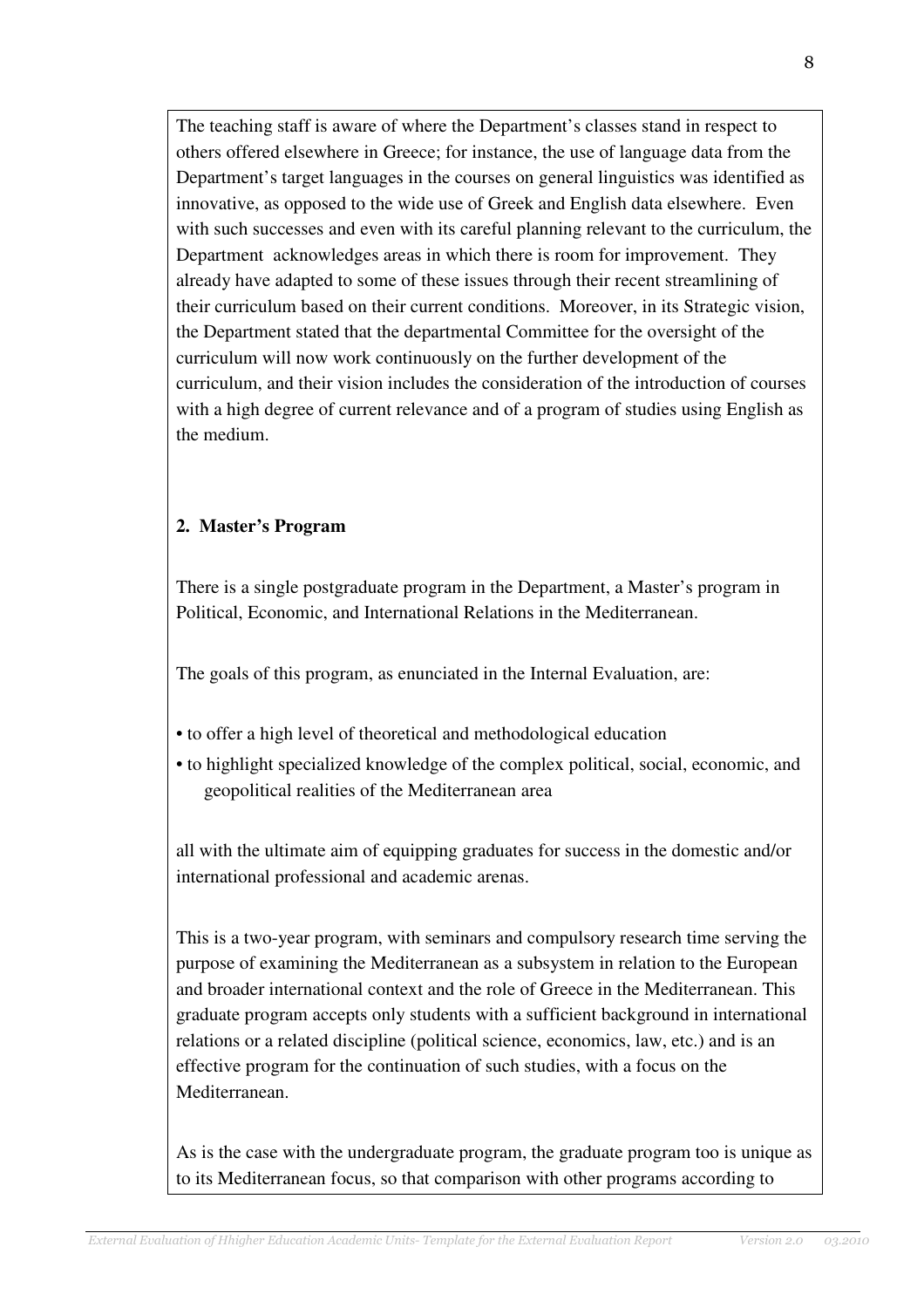accepted standards is not really possible. We note, though, that the requirements of the program, both as to admissions and as to curriculum, are what they should be (with obligatory advanced courses and a required thesis) and are clearly articulated. Students in this specialized program come to it with a strong background in relevant disciplinary studies so that they can move quickly into advanced work in their field.

The current staffing seems to be adequate to the task of developing graduates with suitable advanced training; indeed, from our meeting with some of the graduates of this program who work locally, it was clear that they at least had furthered their professional qualifications through their postgraduate studies.

As stated in the Strategic Plan, the Department is looking to develop further the postgraduate dimension of its overall programming. The faculty hopes to internationalize the existing course of study by bringing in a broader international representation of students, recognizing that this would entail developing classes using English as the medium of instruction. Most significantly, they want to develop other post-graduate programs, specifically in Linguistics and in Archaeology, but such development has to wait till after the evaluation exercise, just as Englishlanguage instruction must await changes in the relevant national law.

The Committee endorses the Department's views here and strongly recommends the courses of action they outline.

### **3. Doctoral**

The doctoral program exists in all three areas that make up the Department. It is a research-only track for which, as is customary in Europe but not in North America, there is no prescribed program of coursework. Students must have an M.A. degree to be admitted, so that they enter with a certain level of expertise. Students have a three-person committee guiding their work, though, unlike doctoral programs in at least some parts of Europe, they are unable to benefit from the presence of foreign members on their committees due to the particulars of Greek national law governing such studies. We note that in its Strategic Plan, the Department states its desire to be able to include foreign members on doctoral committees, and to implement the possibility of writing dissertations in English, and we strongly endorse these recommendations.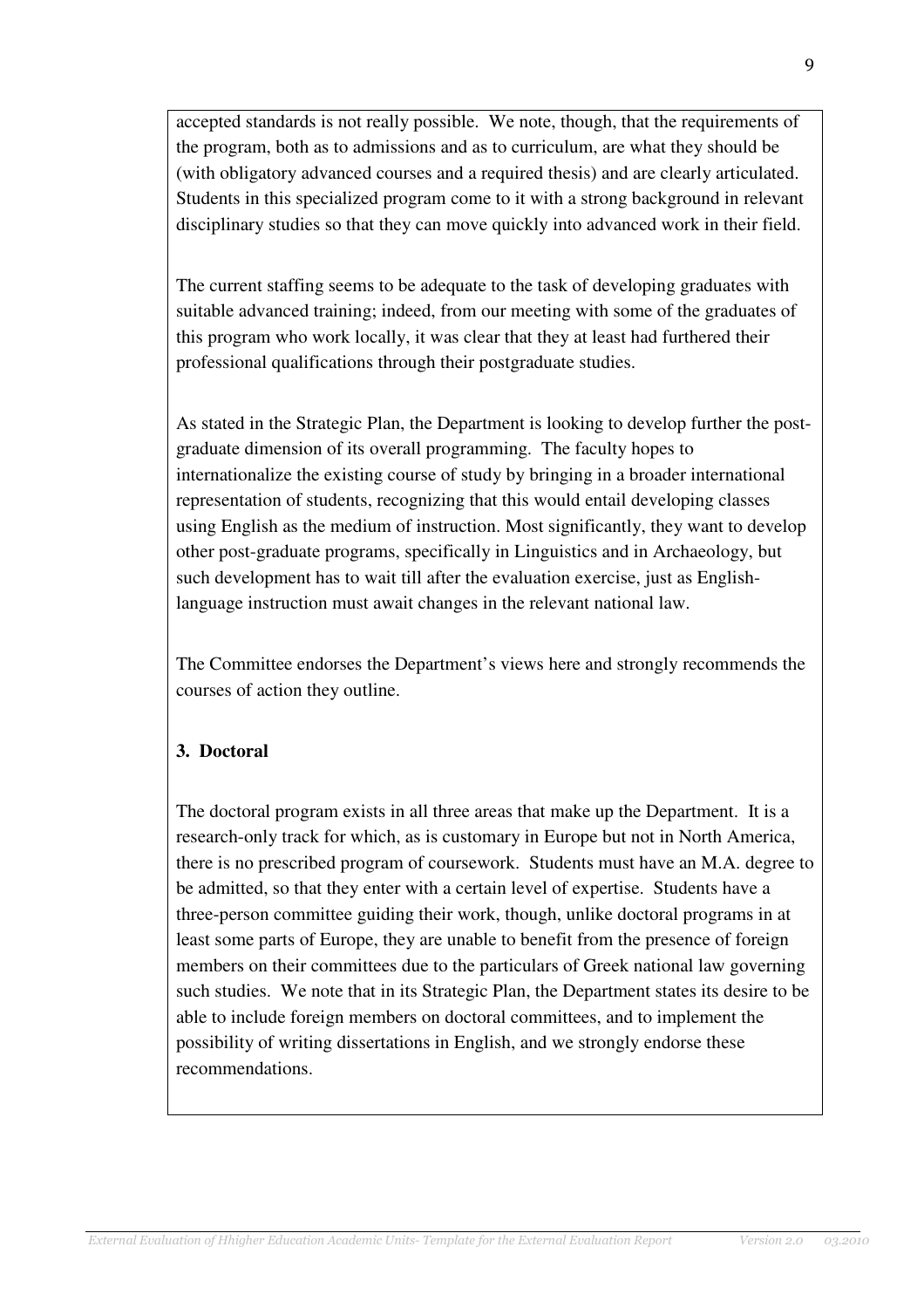### *B. Teaching*

In general, the mission of the department is reflected well in the ways in which its courses are taught. Up-to-date information technologies are employed in teaching, elearning is in progress, materials are available on-line, and, most important of all in our estimation, the quality of teaching is very high to judge from both our interviews with students and the evaluations that students provide at the end of each course. Overall the ratio of students to instructional staff is far higher than it should be, though from a practical standpoint, it is not as bad as it might be as there are many students who do not attend classes at all, in part for economic reasons connected with coming to and living in Rhodes.

The Department gives emphasis to alternative methods of assessment, such as papers, portfolios, and presentation in class, that go beyond the traditional examinations at the end of a term, although examinations still dominate the means of assessment of students. Assessment of instruction by students is done by anonymous electronic evaluations after each course; the number of students participating in these evaluations is low, however, due at least in part to the fact that they are done electronically.

Student-teacher relations are excellent, and the students we spoke with to a person loved their teachers and sang their praises. These admittedly were the most active and engaged students, but their enthusiasm for the level of instruction in the Department was striking. These students clearly benefit from their interactions with their instructors, both as to consultation on research papers (e.g. regarding relevant bibliography) and as to participation in faculty research projects.

Required textbooks must, by law, be in Greek, and non-Greek materials cannot be required, again by law; these mandates constitute a problem in some of the specialized subject areas where many useful materials are not available in Greek. The library situation is most unfortunate, and is a weakness, not of the Department but of the University as a whole. There are serious issues with the unavailability of relevant bibliography, with a lack of money for new book purchases, and with very limited hours of access, all of which are problems that can be traced directly to austerity measures on the national level that affect the University as a whole. Interlibrary loan with other campuses of the University of the Aegean helps somewhat, though the three-day wait for books seems overly long, and the cost to order a book from other universities in Greece – a cost borne by students – is too high in our estimation. Some help as well comes through electronic access to materials through the HEAL-Link system.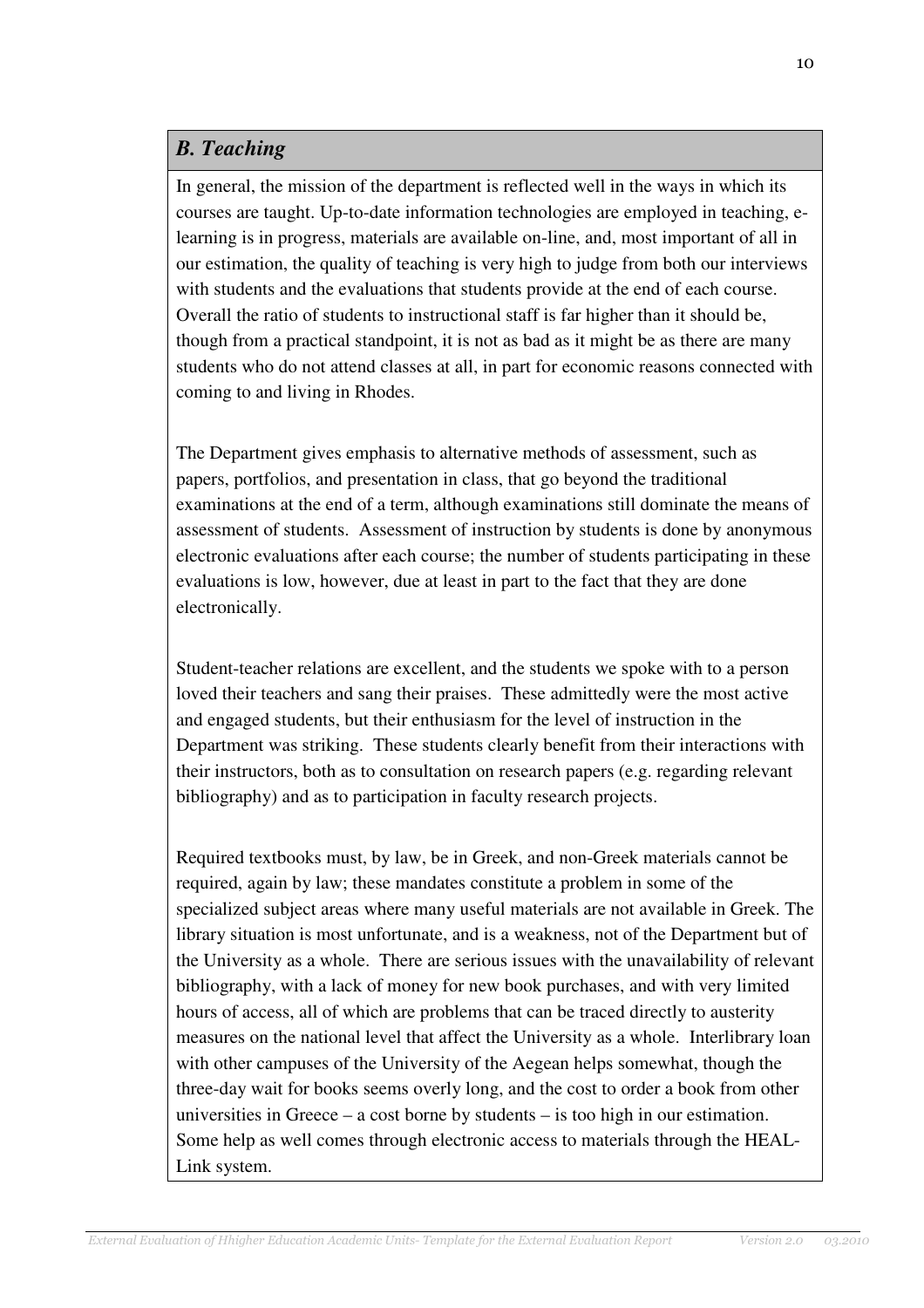Language instruction is seen by students and by faculty as an important part of the program. We feel that the language teaching is done exceptionally well despite the difficult situation due to under-staffing; one of the languages – that most frequently chosen by students -- lacks a regular faculty member altogether and there is essentially just one instructor per language, limiting the availability of higher-level classes, e.g. in literature and translation. The methodological approach is different for each language but is consistent with current practices elsewhere. Students would benefit from being able to undertake language study in a relevant foreign country, but we note that only a relatively small number of students take advantage of the several available Erasmus agreements with universities in Turkey for the study of Turkish. More generally, Erasmus mobility – and here the instructional staff can be included – is lower than is desirable. Concerning in-coming Erasmus mobility, which is also low, adoption of ECTS (European Credit Transfer System) is essential to effecting an increase, as is the development of English-language-medium classes.

While the Department has taken advantage of natural ties to link linguistics with archaeology in course material and similarly to link international relations with linguistics, there is more that can be done to wed the different topics and approaches that are less well allied; in particular, a linkage in teaching between international relations and archaeology could be achieved by a recognition of what archaeology can contribute to the understanding of cultural heritage, a matter of considerable policy importance in the Mediterranean in the present day.

In the Strategic Plan, instruction was given due attention, as the Department outlined several measures directed at maintaining and extending the high level of instructional performance. In particular, the Department proposes to encourage the development of further alternative teaching and assessment methods, to implement further the design and development of e-teaching materials, and to engage in training in methods and techniques of adult education. Moreover, the Department is looking for ways to involve students more in the evaluation of classes.

## *C. Research*

The Department of Mediterranean Studies is a research-active department, with each of the three areas contributing to the research profile. There is both a local Greek and an international dimension to the content of their research and the venues in which publication takes place, though the majority of the Department's publications appear in Greek outlets or in conference proceedings.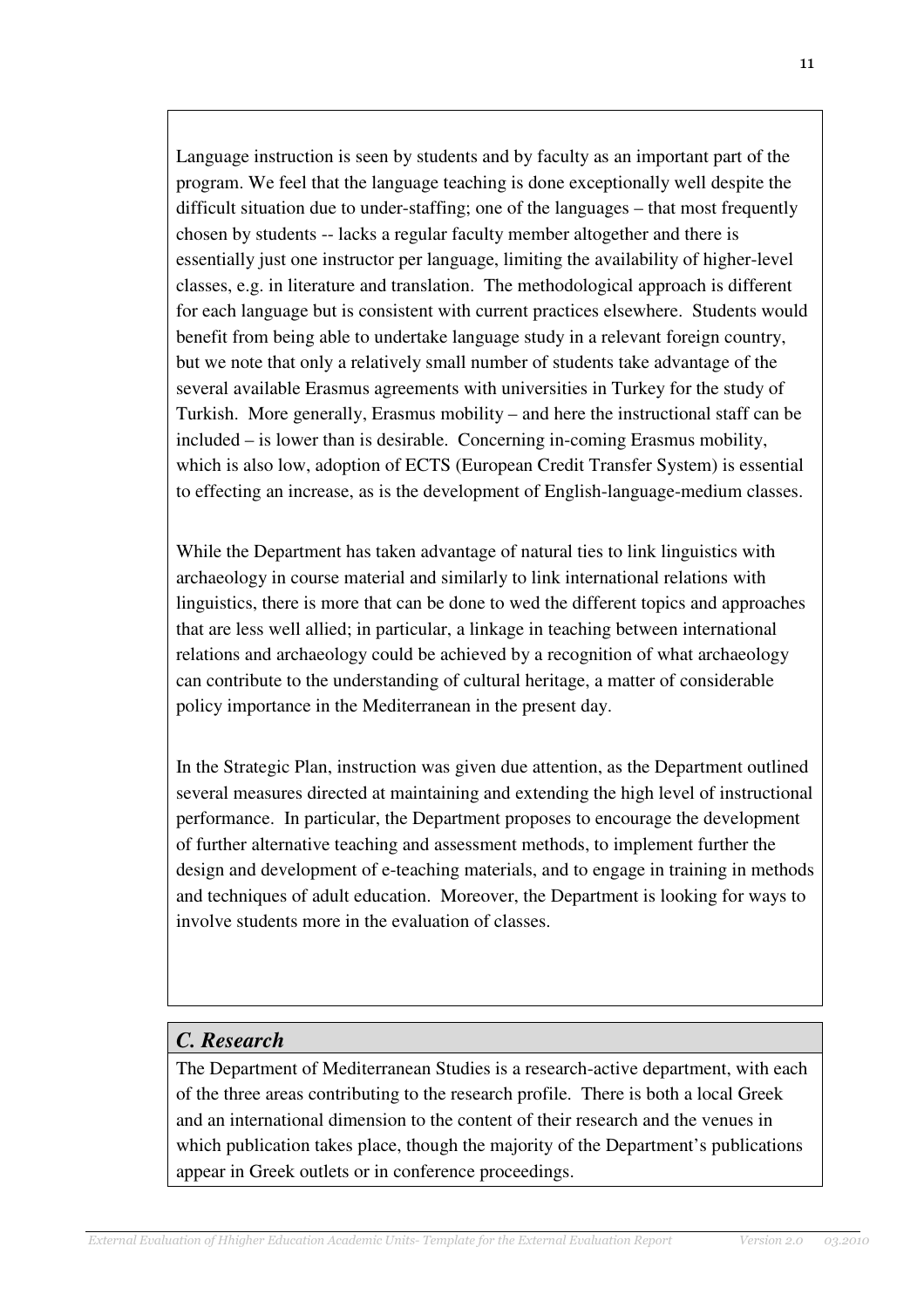The Department has well articulated objectives for its research, with general goals that hold for all three areas it comprises as well as specific ones for each area. For instance, all areas are expected to produce new scientific knowledge, methods, tools and related educational materials in accordance with international standards for excellence, and all are expected to contribute to the interdisciplinary mission and to focus on the Mediterranean and especially the Southeastern Mediterranean region in its research. Moreover, the Department members recognize the need for rigorous internal assessment of research, though at present there are no explicit means in place for such assessment of faculty research.

The Department itself promotes the research of its members, and has expectations of significant contributions by each regular member. There seems to be little support, however, in the way of money and facilties coming centrally from the University, so finding support for research activities has meant looking to outside sources. To that end, the members have been very successful in their attempts to find support for research, in terms of funding for projects, for conference travel, and for hosting of conferences. Moreover, Department members are involved internationally in various projects; the internal report mentions 21 different projects betwen 2006 and 2011 involving collaborations with scholars elsewhere in Europe and even North America, not to mention links with other scholars in Greece.

The Department has been very active in hosting research conferences and developing summer programs. This activity is laudable but admittedly is a two-edged sword. Such conferences and summer schools and workshops promote the program, increase visibility, and can give individual members an opportunity to present their research and learn from others, but they require a considerable amount of organizational work that takes time away from productive research efforts. There seems to have been an increase in such activity in the last two years, which can be both good and bad. Still, if the benefits outweigh the costs, both financial and temporal, there can be compelling reasons for putting in the work involved.

The research activities are organized according to the departmental tracks, further facilitated by the existence of five laboratories that serve as important focal points for various projects and lines of inquiry. They make available resources to all concerned and focus research energies in a concentrated way. The impressive Information Technology Laboratory, moreover, has the potential to connect with the different areas of the Department in ways that would be mutually beneficial; the stated interest in legal language, for instance, could have interesting connections with the work of the Laboratory for Mediterranean Policy. We visited two of the laboratories, and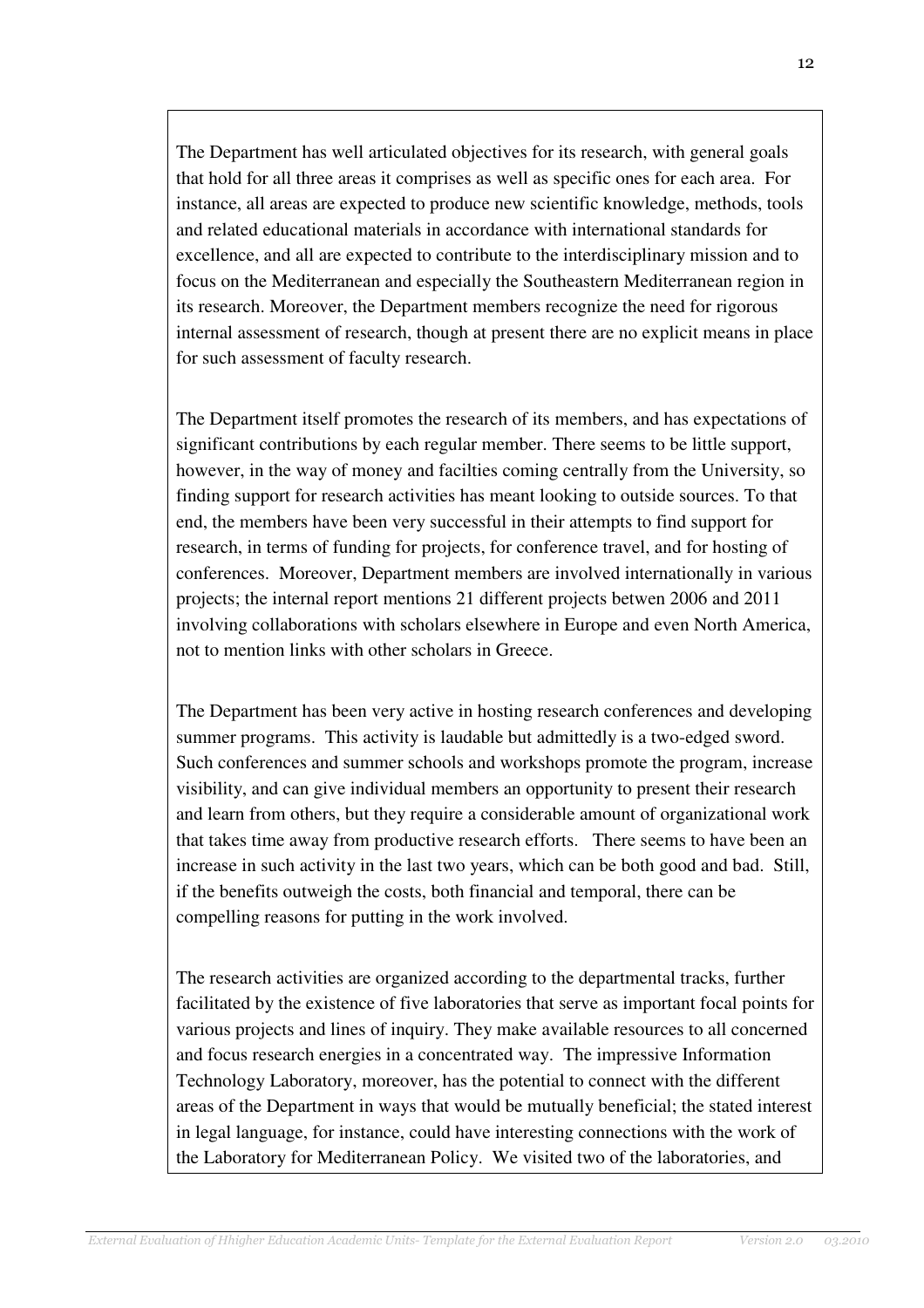based on what we saw and from discussions we had with those responsible for the other laboratories, we see a need for considerable updating of equipment and for technical support. The Information Technology Laboratory, for instance, was set up entirely by the faculty member in charge, with no help from a technician, and contains machines that are ten years old. Most of the laboratories, moreover, lack specialized personnel, beyond their directors. We noted too the overall lack of computer equipment, including laptops, routers for wireless internet access, and stable classroom projection facilties, for faculty, and see this lack as having a definite negative impact on productivity. Problems with the University library also hamper the research effort, though we note that the presence in the Old City of specialized libaries and collections offers unique opportunities for further research engagement.

A significant aspect to any department's research activity is doctoral research. Here the Department has a large number of doctoral students, with 43 active dissertations and 13 others in limbo (but technically in progress). There is a fair distribution of dissertations across the three areas in terms of numbers. The range of topics covered by the dissertations reflects the interests and expertise of the faculty members, which is a reasonable and in fact expected development found universally in doctoral programs in Greece, Europe, and North America. The approaches taken in the dissertations appear to be current both in theme and methodology. This part of the departmental research effort is both substantial and well conceived. We were impressed that doctoral candidates are required to present progress reports to the whole department on an annual basis, a model for assessment of research that other programs could follow. These assessments probably play a role in the fine record of years-to-completion on the part of the doctoral students, an enviable average of 5 years.

In its Strategic Plan the Department mentions overtly the need to expand the international range of the venues in which the members publish, with particular attention to increasing their representation in refereed, peer-reviewed journals, both as to the number and scope of the journals to which papers are submitted. We endorse this goal and feel that it is essential to increasing the Department's research profile. Moreover, given the uniqueness of the overall program, and its tripartite nature, the visibility that comes from publication in internationally recognized major journals is a vital part of the plan to move the Department forward and to attract new graduate-level students and faculty as the Department realizes its goals for the future.

The Department has indicated new potential sources of funding, such as Horizon 2020 with its focus on the Mediterranean, and will continue to look to local sponsors. Further collaborations on a national and international scale are planned. We encourage all of this activity.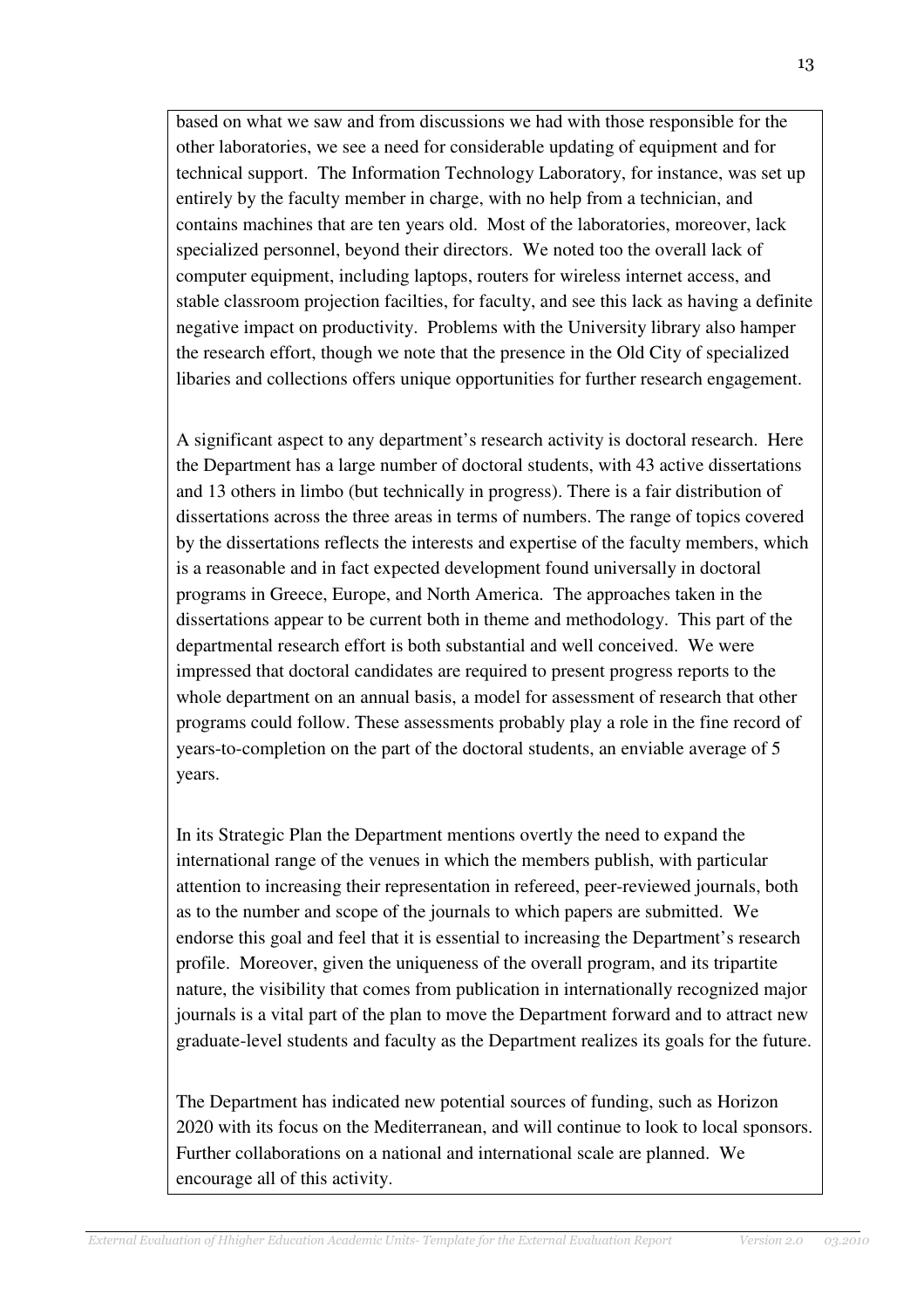### *D. All Other Services*

There are several aspects of the Department's relation to other academically related services about which we have little direct information, though some inferences are possible. For instance, we were not told of any efforts on the part of the Department to simplify administrative procedures, but such must have been the case in recent times as all record-keeping is now done electronically.

Similarly, we were not made aware of any overt departmental policy regarding ways of keeping students on campus, but that seems to be more an issue that needs to be addressed at the University level or at the level of the School. Still, it was clear that the Department was concerned about increasing the student presence and enriching student life. We note that a lack of housing has a serious negative effect on attendance in classes, at the very least, as it places students from outside of Rhodes at a disadvantage for relocating to the city. We thus were encouraged by the University's planned development of student housing in the Old City, and saw the existence of a Commons for meals as a positive force as well. Although it is not our place, perhaps, to make suggestions about the content of particular classes, it can be said that changes in the nature of classwork, say by requiring more in-class projects of a small-group nature, could increase student presence in classes. As the testimony of the students themselves indicates, the faculty make themselves available to students, both on and off campus, which contributes to student engagement and surely to student success as well.

The departmental secretariat consists of three staff members, serving a population of some 900 students, as well as the instructional staff. The ratio of clerical staff to those served is thus very high. We met briefly with the clerical staff, and they seem to be happy with their role in contributing to the Department's success. Faculty felt that they are well served by the staff, though a few of the students that we interviewed voiced concerns over their access to the clerical staff and difficulties they had with communicating with them, one student even worrying – surely needlessly – that reporting problems might lead to possible detrimental effects on the completion of his/her program.

Infrastructural matters with regard to students and the Department more generally deserve special mention. The campus has been recently renovated, and the «March 7th» building has been recently reopened. The Department is now housed in that building, with most faculty offices located there, though most of the laboratories and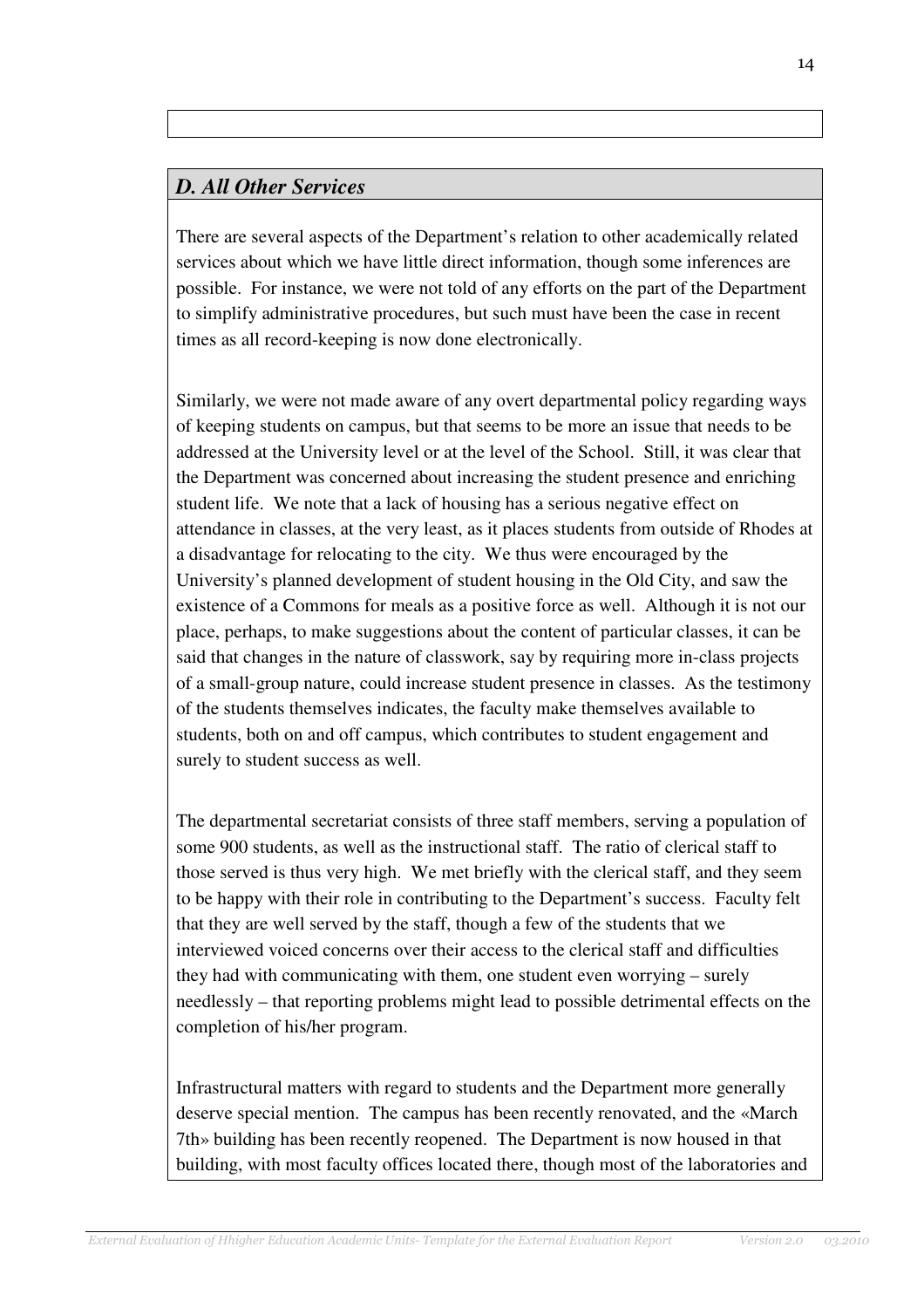classrooms are still in different buildings; this makes a big difference to faculty cohesion and surely has a positive effect on the students as well as they can see and interact with faculty more easily and more readily. It has not completely solved a University-wide problem with a lack of classroom space, as the three Departments (τµήµατα) on campus all compete for the same classrooms, making scheduling for each department into a nightmarish scenario; something needs to be done about that but it needs to be solved at the University level as there is only so much a department can do on its own. We do not know the extent of general access for students on campus to computers and other computationally related facilities such as free internet access, and note that the few computers in the library are restricted to library-related work only. The library, as mentioned above, does not serve the students well, though again those issues need to be solved at a level higher than the Department itself.

Electronic communication is the norm, and the Department's website is a key piece of that communicative function, moreover offering great visibility to departmental programs. Some parts of the website, e.g. the home pages for each of the laboratories, could be better populated, and on-going website development is part of the Department's future plans. Included in those plans is the development of web materials in the Department's three target languages, a move which would not only serve a symbolic value in promoting these languages but would also increase visibility in some parts of the world and possibly have a positive effect on attracting international students.

Regarding collaboration with social, cultural and production organizations, we found the Department's efforts on these fronts overall to be most impressive. The meeting the Committee had on Wednesday morning with members of the local community who are engaged and involved with the University and the Department revealed a deep affection for the University and a deep sense of it as a positive force for the economic, cultural, and intellectual well-being of the island. The Department's apparent attention to continuing eduction and to older and returning students has contributed to this sense, as has the fact that many locals who are placed in positions of importance in the community at large and in local service organizations are graduates of the Department or have other connections to it, such as welcoming students for practical training; this is the case, for example, with the International Center for Writers and Translators.

There is great potential for on-going collaboration between the Department and the community and for on-going contributions on the part of the Department. We note for instance that the Department is the only place in Greece where Modern Israeli Hebrew is taught and, importantly, there is a significant touristic presence from Israel in Rhodes; thus graduates of the Department with expertise in Hebrew may well be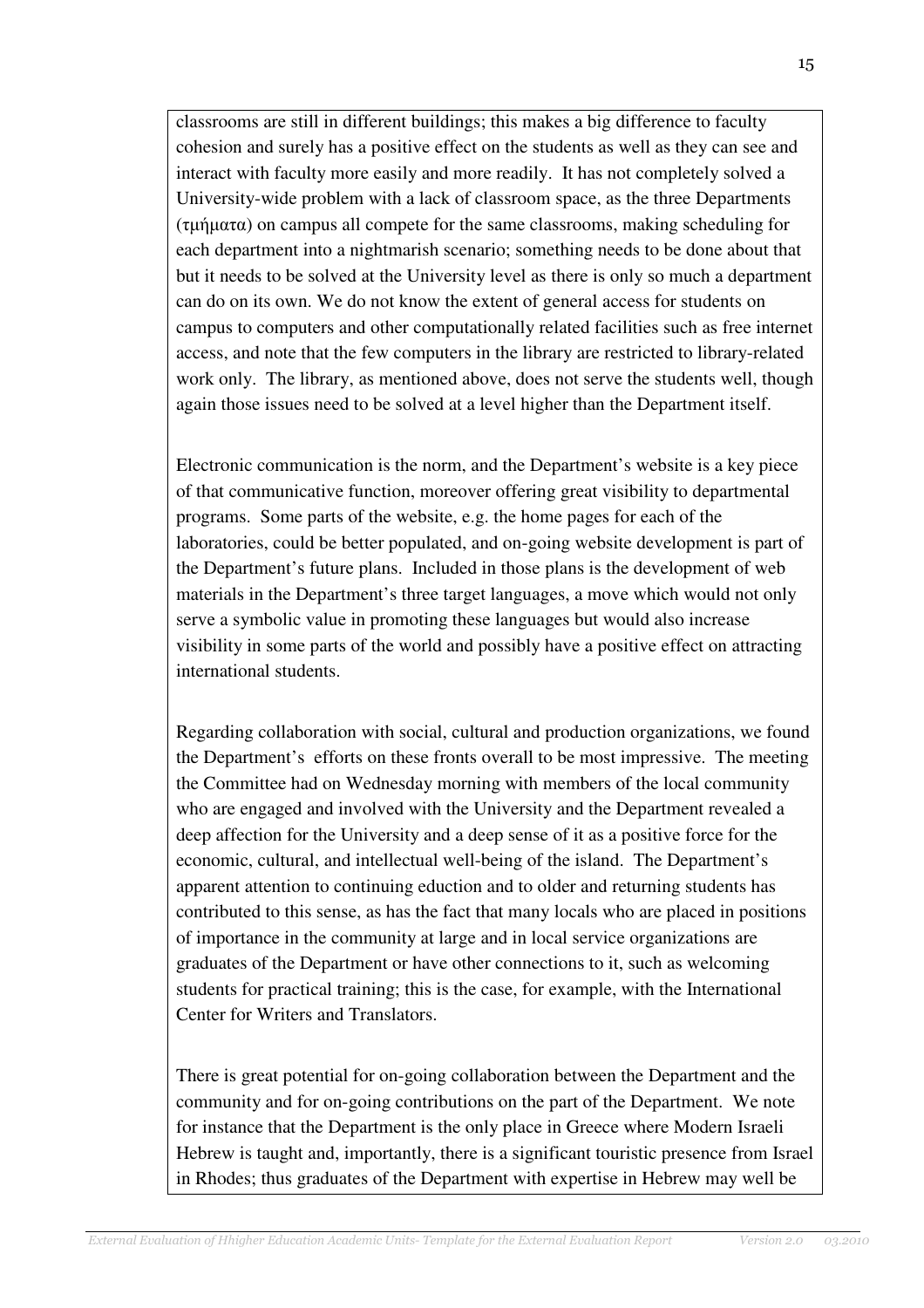in a position to contribute to the touristic economy of the island.

The same can be said for the archaeological side of the Department. Department members enjoy close collaboration with the local archaeological authorities in their active research projects and in the practical training that students receive. There is also strong support from the local and regional government in the creation of project areas and there are local cultural societies to support the research projects as well; we heard very positive words, for instance, from the President of the Friends of Kimisala, one of the Department's excavation projects, at our meeting at the Mayor's Office.

### *E. Strategic Planning, Perspectives for Improvement and Dealing with Potential Inhibiting Factors*

*For each particular matter, please distinguish between under- and post-graduate level, if necessary.*  Throughout the report at several points already, we have referred to aspects of the Department's Strategic Plan document, which we had the opportunity to examine to some extent in the Internal Report but which was elaborated upon in the presentation we were treated to on Wednesday morning. Overall, this review process has had a clear positive effect on the Department, affording it the opportunity to undergo a serious self-examination, which has led to a very sensible and rich strategic plan to go forward.

The Department's Plan identifies both strong points to continue to develop and weak points to remedy.

The strong points included the following:

- uniqueness of the overall program of the Department in the context of the Greek educational system and farther afield
- interdisciplinarity of approach in teaching and research and the excellent synergy they produce
- geographic positioning in regard to the historical and (multi-)cultural character of Rhodes
- the arrangement of the buildings in a united campus

• the strong teaching and research personnel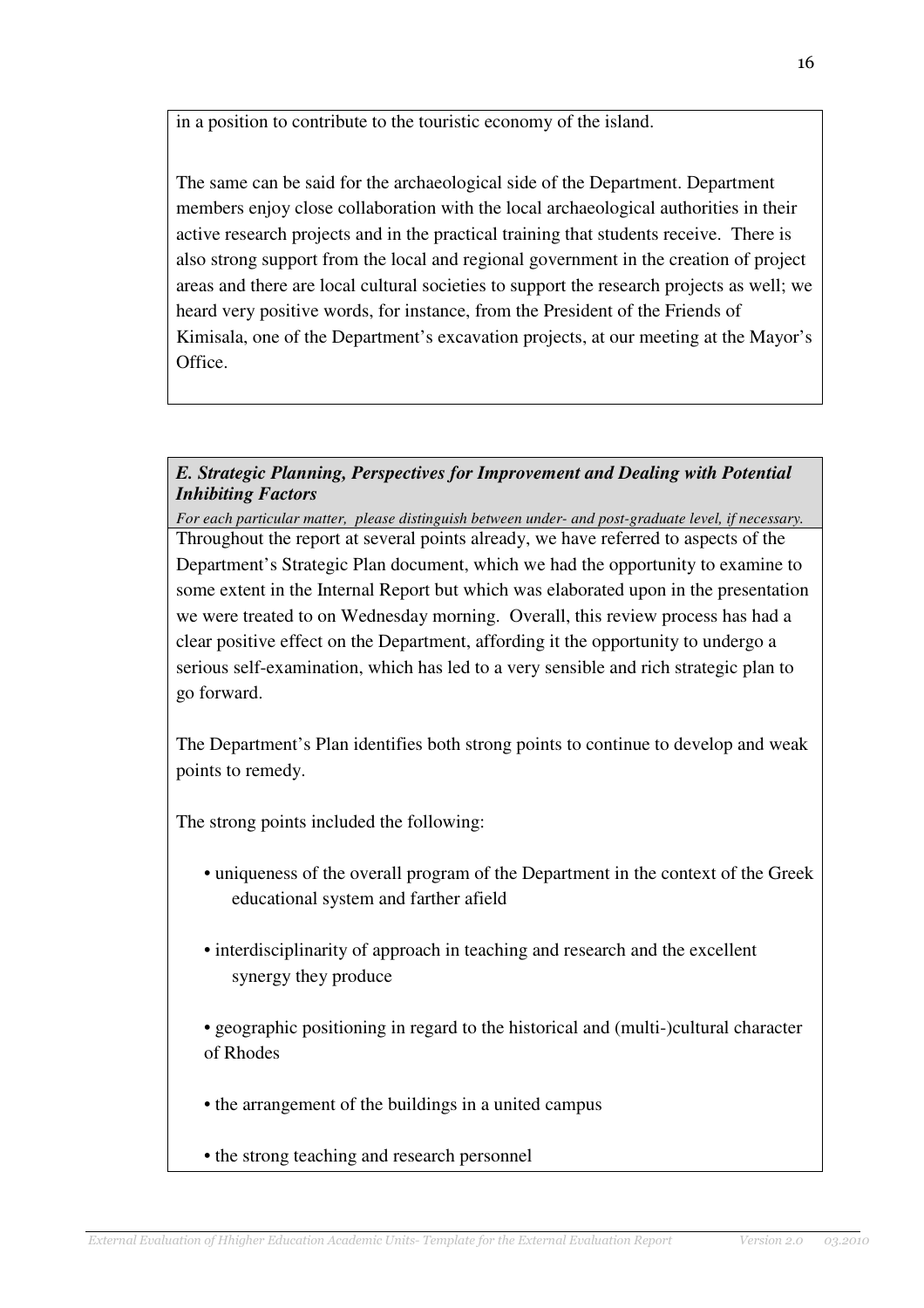- the wider professional application of developed knowledge and experience
- the multi-level connection with the local and wider communities
- increasing Greek and international interest in the Mediterranean and Mediterranean Studies.

We as a Committee agree with all of these and note, as the Department did, that several of these afford interesting opportunities for the future. We would add as well that the Department seems to constitute a cohesive unit in which the members as a group appear to work well together and to share a common vision of what the Department can be.

Among the weak points were the following:

- the reduction in funding at the University, School, and Department levels
- the restricted number of teaching personnel in relation to the demands of the program and of the academic activities
- the lack of specialized teaching personnel for the teaching of the languages of the area, specifically Turkish and Arabic
- the understaffing of administrative and technical personnel
- the unsatisfactory size and functioning of the library
- the lack of technological equipment in the building installations
- restricted cooperation at the teaching level with other departments of the School
- the low level of student participation in the evaluation of teaching
- the uncertain and changing institutional legal framework which makes longterm planning difficult if not impossible.

While we agree with these weak points, many of them are infrastructural issues that need to be addressed at higher levels than the Department itself. The current economic crisis is certainly responsible for many of these problems, though in some instances it has not created them but rather has exacerbated existing problems in the governance and structure of the Greek educational system.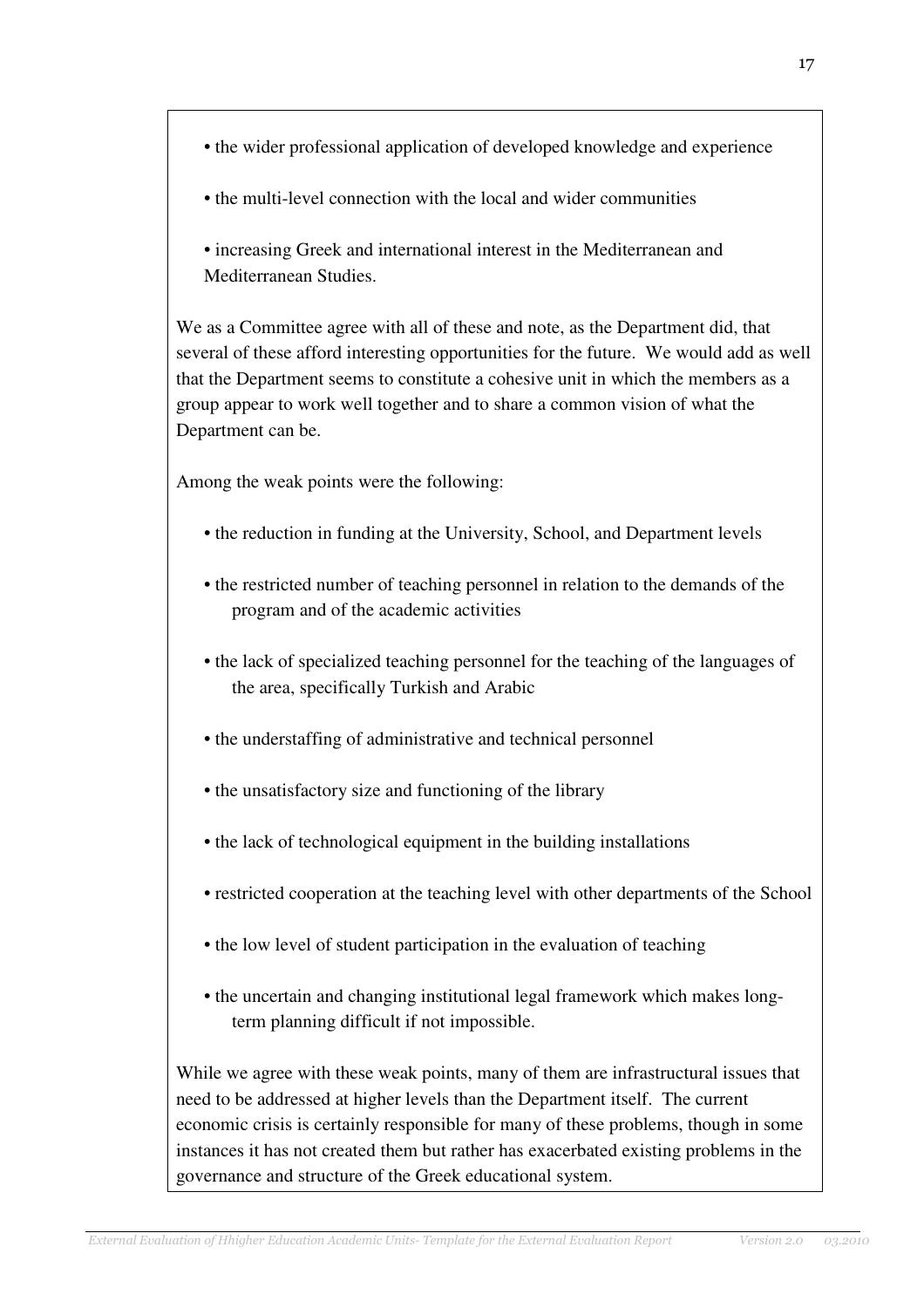For instance, the slow process of election and appointment of teaching and research faculty (∆ΕΠ) has long been a problem but has been made even worse in the current economic climate. The inability of the Department to hire contract instructors similarly has had a negative effect on programming and teaching, and is directly attributable to the dire economic straits in which Greece is currently situated.

The members of the Department share several central goals as they move ahead in the post-assessment period:

- solidify its presence as an area studies program and strengthen its contribution to Mediterranean Studies
- produce scientists with a deep knowledge of the history and international developments in Southeastern Mediterranean region, as well as of the languages and the cultures of the peoples of the region
- develop further interdisciplinary study of the area through the utilization of new technologies.

Some of the short-term goals as far as the curriculum is concerned have already been addressed through the reforms that the Department enacted in 2013. These larger and longer-range goals are all quite reasonable ones that are eminently achievable given the right level of support and the right legal institutional framework.

## *F. Final Conclusions and recommendations of the EEC*

The Committee endorses all of the suggestions that have been made throughout the report that pertain to the improvement and advancement of the Department, while at the same time emphasizing that this is a high-quality Department that is in very good shape, filled with young and energetic faculty who are capable of leading the programs into a promising position in the future.

The suggestions can be summarized as follows:

- enrich the curriculum by adding more courses or by added content in some of the courses, covering for instance such topics as religion, literature, economics, or sociology
- internationalize existing course of post-graduate study by bringing in a broader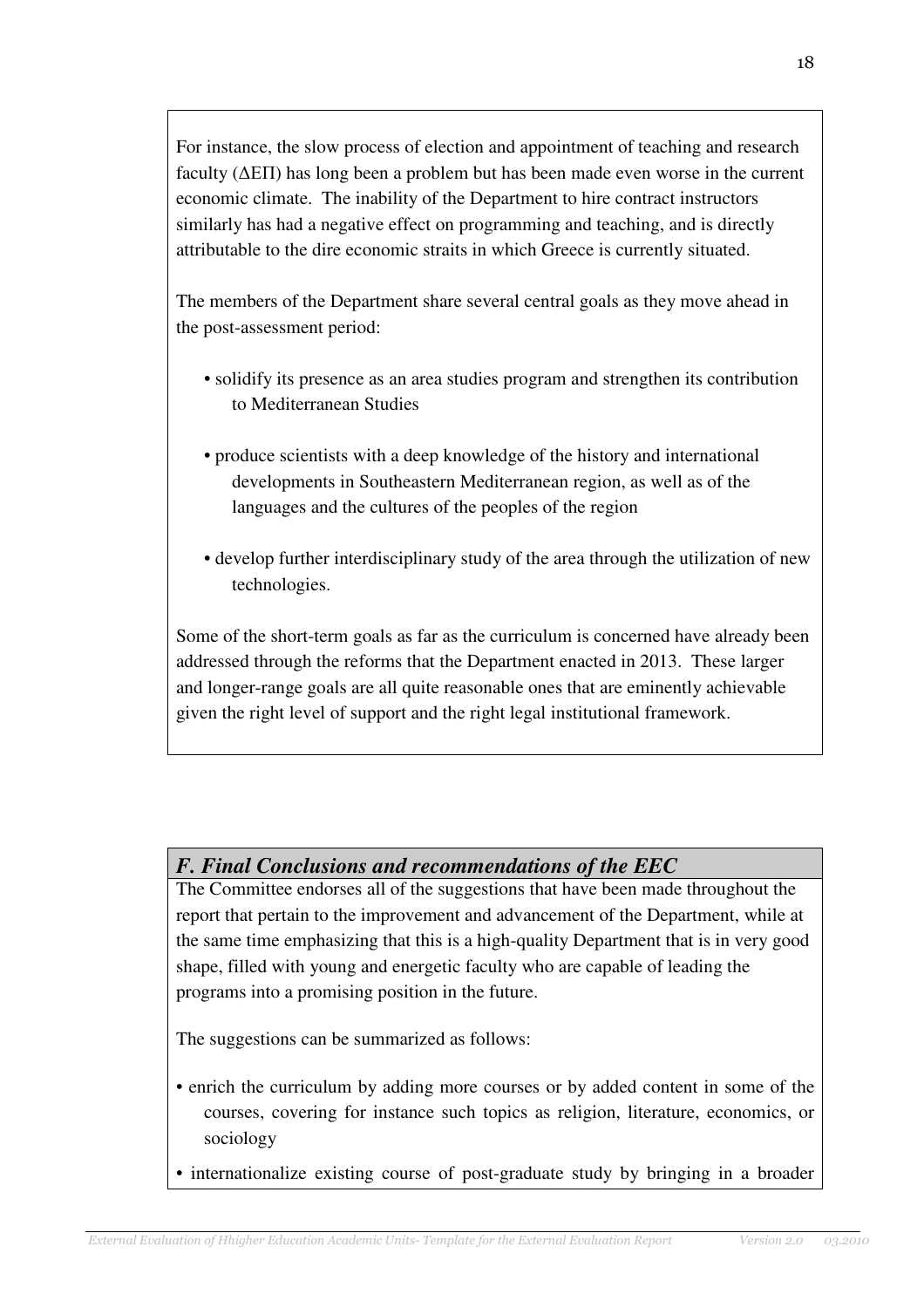international representation of students and developing classes using English as the medium of instruction

- develop other post-graduate programs, specifically in Linguistics and in Archaeology
- include foreign members on doctoral committees
- implement the possibility of writing dissertations in English
- fix problems with the access to and functioning of the library
- remedy the lack of a regular faculty member (ΕΕ∆ΙΠ) for certain of the languages
- encourage more Erasmus mobility for both faculty and students
- develop further alternative teaching and assessment methods
- implement further the design and development of e-teaching materials
- engage in training in methods and techniques of adult education
- do more to wed in teaching the different topics and approaches in the Department's sections, e.g. linking international relations and archaeology through common examination of cultural heritage
- implement a plan for rigorous internal assessment of research
- think carefully before undertaking the hosting of conferences as to whether the benefits outweigh the costs, both financial and temporal, of the organizational work
- update equipment in and provide technical support for labs
- provide faculty with computer equipment, including laptops, routers for wireless internet access, and stable classroom projection facilities
- expand the international range of the venues in which departmental members publish, with particular attention to increasing representation in refereed, peerreviewed journals, both as to the number and scope of the journals to which papers are submitted
- identify and explore new potential sources of funding, such as Horizon 2020
- continue to develop relations with local sponsors
- expand collaborations on a national and international scale
- encourage the University's planned development of student housing in the Old City
- create additional classroom space
- add computational facilities for students

The Department is positioned well to effect the changes and improvements that are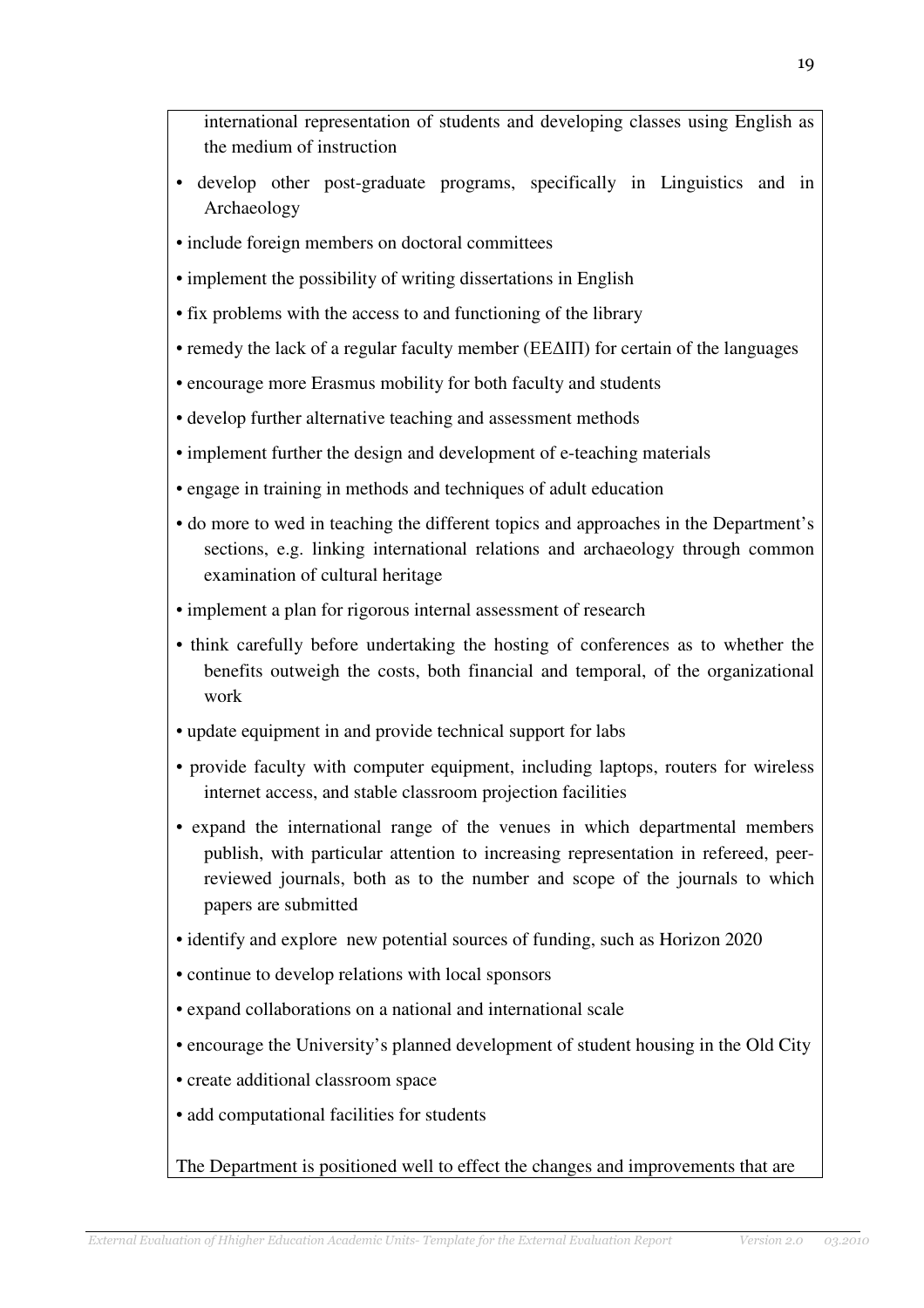called for. Its well conceived Strategic Plan gives it a blueprint for moving forward. Moreover, it has already exhibited a high degree of willingness to change and improve itself, as is especially evident through its recent updating and adapting of the undergraduate program to the changing circumstances of the department, and through the existence of two departmental committees, one to oversee the curriculum and one to carry out the internal evaluations.